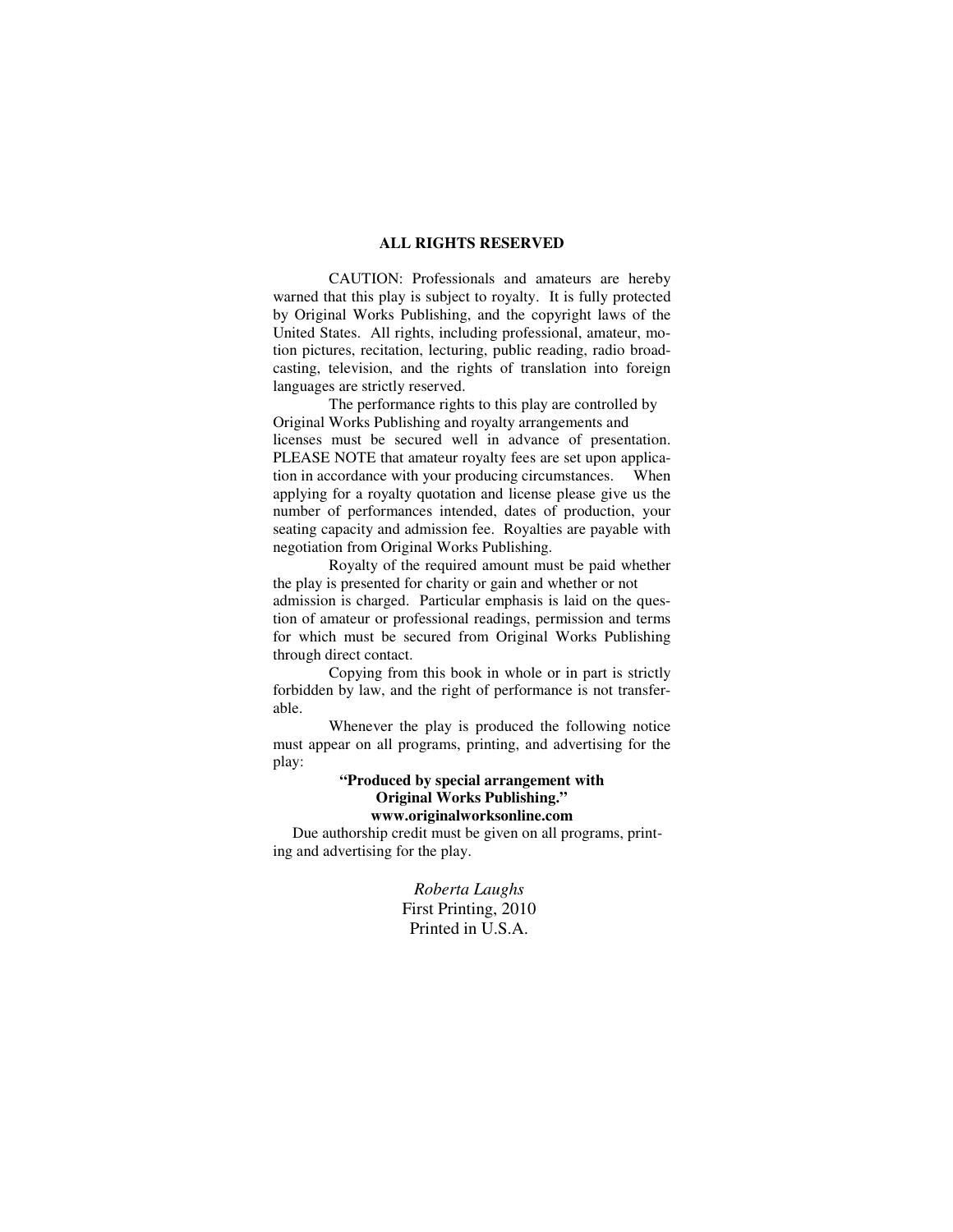# **Roberta Laughs**

A series of dramatic moments Involving a lady based on my grandmother

> by Bekah Brunstetter

For: David Chapman (who knows her too) (…which is perfect.)

2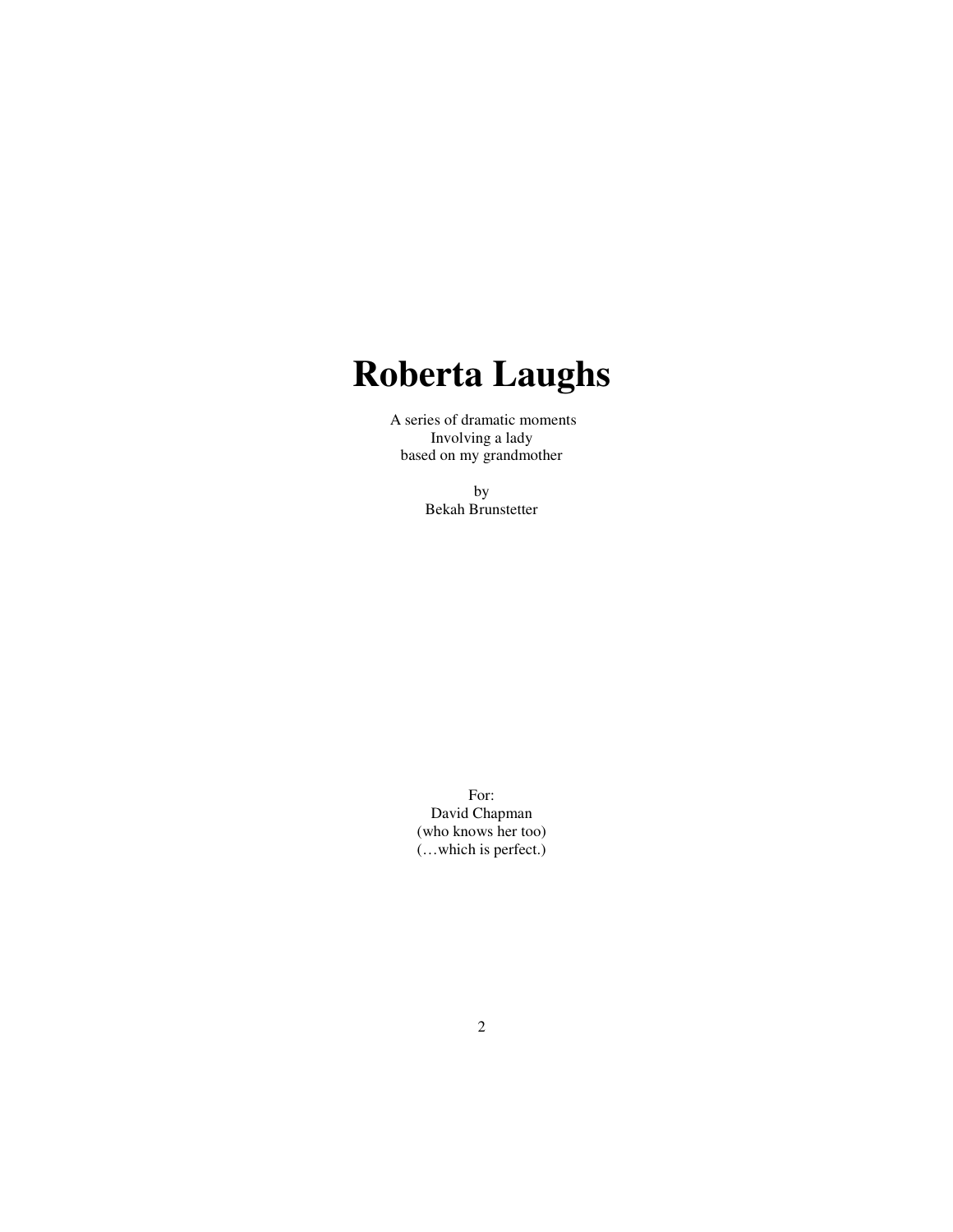## **Characters:**

**Roberta, 75.** An extremely independent lady with a knack of big jewelry, arts and crafts. Don't dare try and help her. She can do it her goddamn self.

**Billy, 65.** Once a pharmacist – but we don't really need those anymore. What, with machines and what, with massproduction of drugs. A recently-widowed man with good manners. Don't you dare try and do it yourself. He can do it for you.

**Roger, 17.** Roberta's grandson who she doesn't know very well. He constantly tries too hard to be interesting. He's recently started to play the accordion – ironically. For girls. He's named his bike Roberta.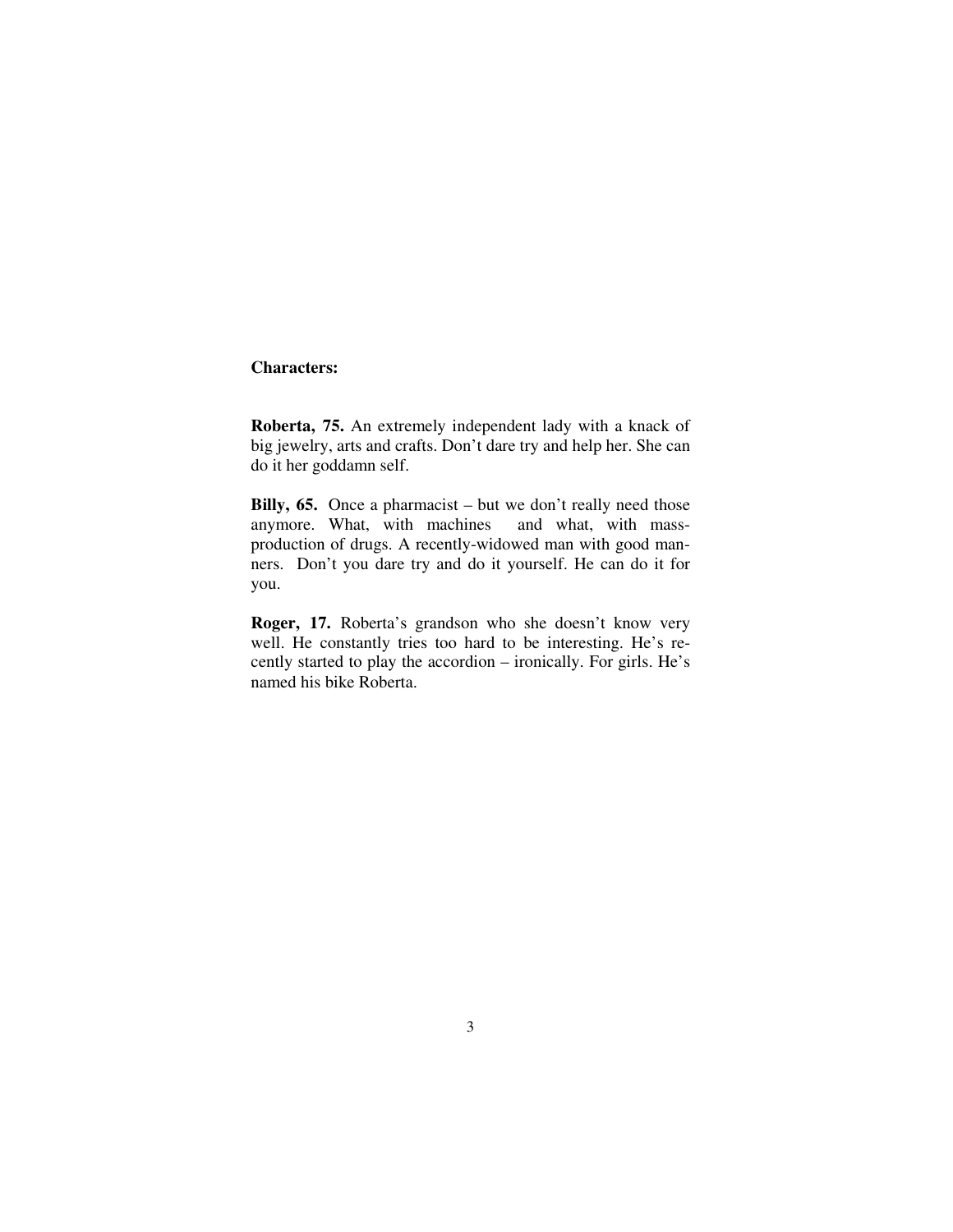## **ROBERTA LAUGHS**

#### PROLOGUE

**Roger,** tall and skinny and uncool, with good intentions, stands with an accordion.

#### ROGER

Hey, could you take a picture of me holding this accordion real fast? Cool. Hold on, let me – *(He maneuvers it, poses it, smiles.)*

Okay, cool. Go. No wait, don't do it yet –

*(He fixes his hair.) ( A flash. A picture is taken.)* 

Cool. Now I can have a picture of me with an accordion.

Even though I don't really play it, but I will. Soon.

My grandma plays the accordion. Played? I don't know if she does anymore but she used to. I think now she – quilts? And experiments with party dips. And takes naps. And forwards me chain mail about blind men winning the lottery. And the triumph of the human spirit and pictures of cats. Wearing sweaters. She might also do watercolor. I can't remember, we don't really talk much, but she is wicked awesome. I think. She lives by herself and takes care of herself which I think is cool.

When she first told me, *Roger,* when I was your age, I played the accordion, I was all no *way,* Grandma. I had a tough time imagining her playing it. She probably had very long braids.

And bread cost a nickel. And she worked in a factory. And she had to walk uphill in the snow to school. Both ways.

Or was that the depression?

I think she's older than that.

But the ACCORDIAN! Hell *yes,* Grandma! How freaking – historic. How *dusty.* Infinitely more amazing than the bass guitar. Douchebags with their hair, and their underage dragon tattoos. Fuck them. I'm cool too. I'm not just – I'm not *nothing.* Just –

*(Beat.)* 

So! I figured I'd try it too. The accordion. I just had my first lesson, and –

*(hoisting the thing up)*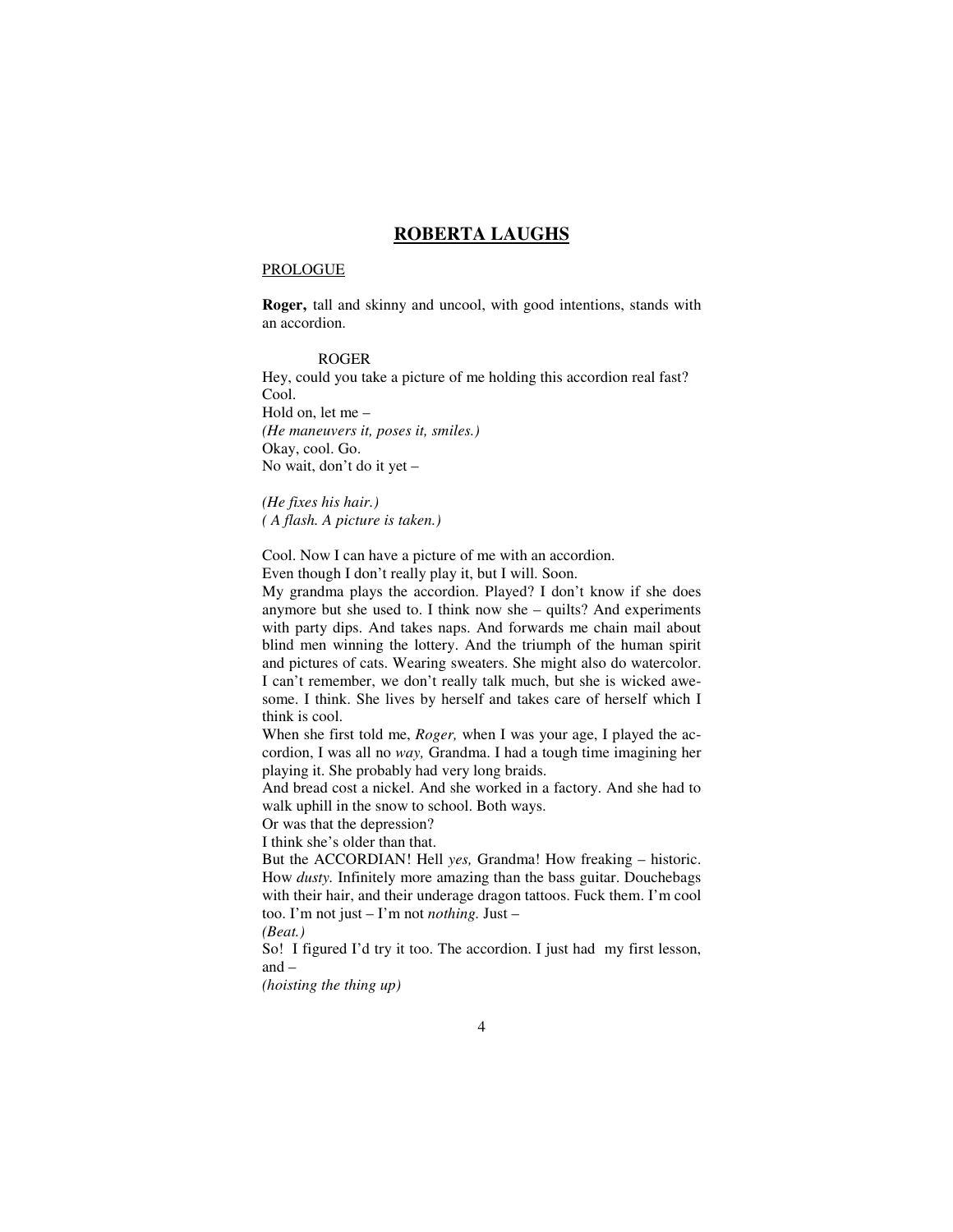I already feel VERY attached to it. Like it is a part of me. If I stick with it I'll get really good. And I'll show up at parties with it. I don't go to parties. I'll bring it to class. And I'll be all, *okay so maybe I DON'T play varsity soccer and maybe I DON'T have balls like fucking tangerines and guns like cantaloupes and maybe I CAN'T recite any poetry or sing or dance and maybe I DID get kicked out of the robot club but I STILL HAVE A LOT TO GIVE I HAVE A LOT TO GIVE*  And bitches will be all – *(Beat.)* Bitches will must likely not be anything. Well, probably not. But I can at least try. Want to hear what I learned so far? Hold on, okay. Hold on.

*(He positions his fingers. Plays a chord. Perhaps not well. He beams. Tries to play another. Messes up.)* 

I'm gonna get better. I will.

*(He focuses.)* 

*(Lights switch to -)* 

## **I.**

PIP

*ROBERTA's backyard. A bright, sunny day. Sounds of birds. A rock which is a grave.* 

## ROBERTA

Well, I don't know where the others are, so I guess I will just get started!

Henry, I have many things to say to you, all of which are wonderful, a few of which you are not going to like.

*(Pause. She gathers herself.)* 

I have laid you here, in your favorite place. I hope you like it in there.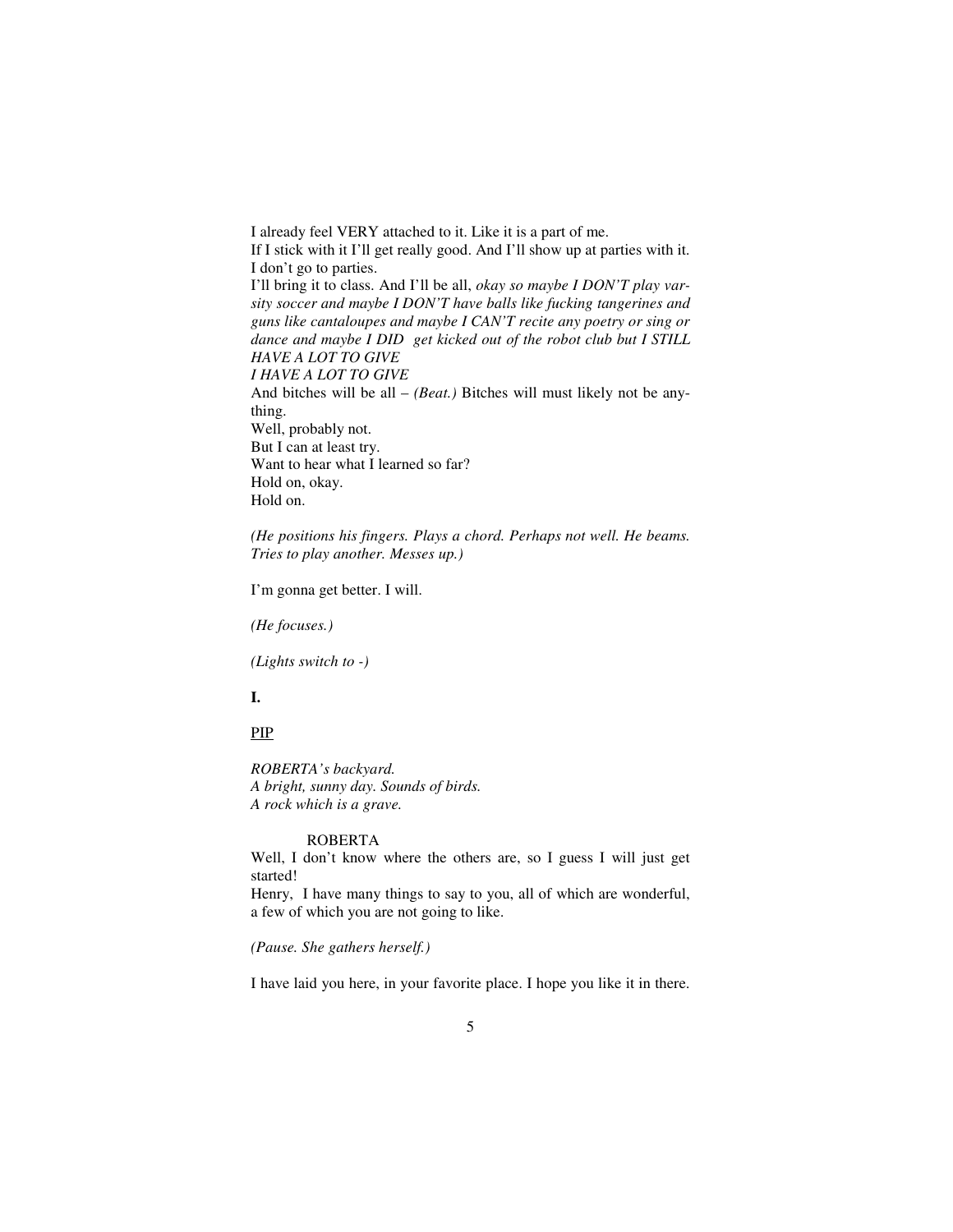I hope it smells good and is not too dark or damp. I hope it's nice and warm.

I have not – I have not slept. I can no longer sleep, I never realized what a lullaby the sound of your breathing was. Like waves or a ceiling fan. That soft hum. I miss it. I got a fan out of the closet but it blew dust in my face and I woke up with a cold so I had a green tea and I set my tea bag on the counter and you didn't – you weren't there to –

*(Beat.)* 

Today I started a quilt for Roger.

I took the fabric from the piece of his mother's blanket and joined it with the square of moon and stars because he likes star wars at least he did when he was little so maybe he still likes it? Or maybe doesn't like that at all. I could always start over. Who knows what he likes there. I'm going to make it for him, and he'll take it with him to college. He'll put it on his bed. I missed you today. I –

*(Beat.)* 

I look at the all the places you liked in the house best and they repulse me.

But I have to touch them anyways, I find myself running my hands over things, just because. You took over the whole house. The whole house was yours, you wandered around sitting on things like the king of the castle and I let you do it. I liked that you did it, that you made yourself at home.

And the house is so goddamn quiet without your stupid fucking sounds, you motherfucker, you *dyer*, you little shit, little rat, you love of my life!

*(Pause.)* 

I'm sorry, I'm sorry, but I have never been so mad at you. *(Pause.)*  Why did you have to  $- I$  wasn't ready., I wasn't ready for you to die, Why did it have to be so sudden? Couldn't you have given me a sign? That it was coming? Did you know? Peed in an unnatural place? Kissed me in a different way? Henry?

You're my best friend.

I don't know what I'm going to do –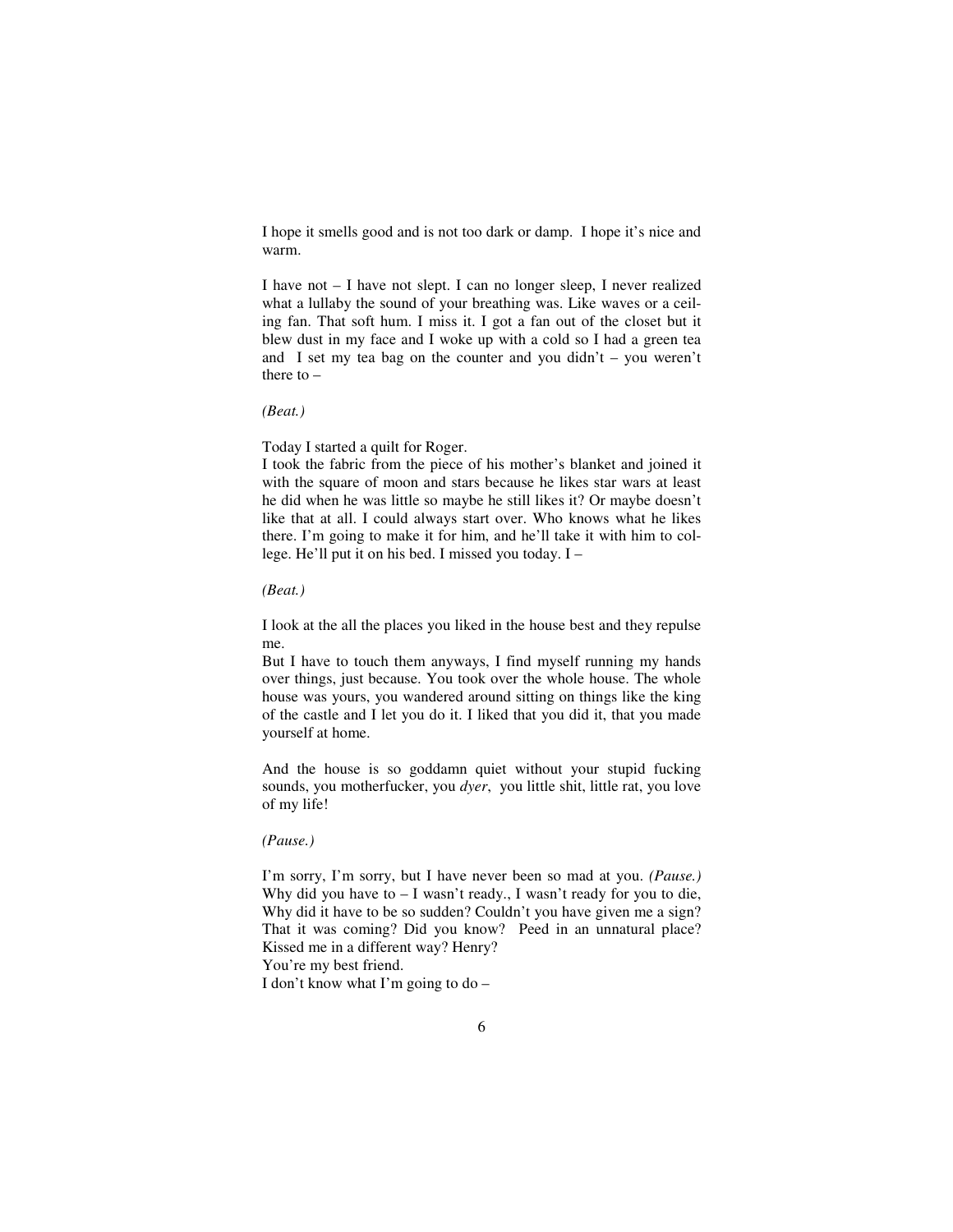I just don't know -

*(Pause.)* 

Are you in heaven? How does it feel to love me from there? Do you still love me? Send me a sign. Please, just send me a sign.

*(Pause. Roberta waits and waits. Silence. Softly, she lets the thing in her hand drop. It's a leash with an empty collar attached to it. She holds one end of the leash. She closes her eyes and whispers to herself.)* 

Send me a sign Send me a Sign Send me a Sign.

*(Closes her eyes tight. Nothing. She sings, softly. Does ROGER play along from somewhere else?)* 

#### ROBERTA

*I'll be seeing you In all the old familiar places That this heart of mine embraces All day through.* 

*In that small cafe; The park across the way; The children's carousel; The chestnut trees; The wishin' well.* 

*(BILLY, a handsome old man in smart slacks and a smart sweater, walks softly into the yard, following the sound of the singing. He holds a cup of tea.)* 

*I'll be seeing you In every lovely summer's day; In every thing that's light and gay. I'll always think of you that way.* 

*(She stops singing. Kneels down towards the grave. Kisses her finger, lays it on the rock. Thinks. Remembers.)* 

Henry – Ha! Remember when you – Ha! Remember when you got into my bubble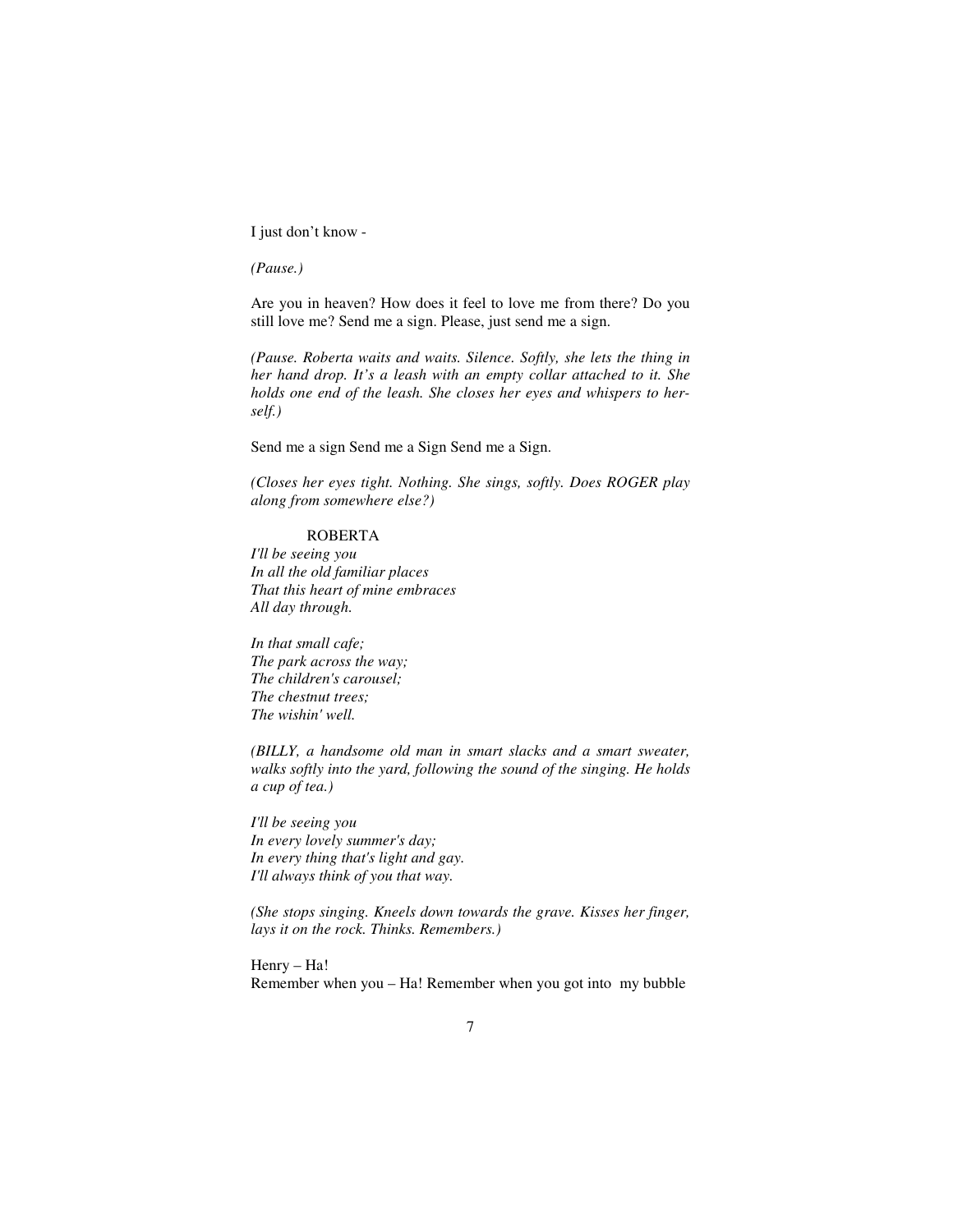gum?? I was at class and you ate my whole sack of bubble gum!! And I got home – and you – and you – YOU WERE FARTING BUB-BLES

*(She laughs and laughs. BILLY smiles, watching.)* 

## THEY WERE COMING OUT OF YOUR TUSH!!

*(She laughs harder. She's pretty when she laughs.)* 

*(BILLY starts to laugh too. ROBERTA hears him, gets up with a start.)* 

 ROBERTA Who are you?

 BILLY Oh – beg pardon – I heard you - singing.

 ROBERTA From where?

 BILLY My porch next door.

ROBERTA

*Your* porch?

 BILLY I just moved in. Next door. I'm your new neighbor.

*(He extends a polite hand.)* 

BILLY

Billy.

 ROBERTA Roberta. Bobby.

 BILLY A kid's name!

*(ROBERTA laughs.)*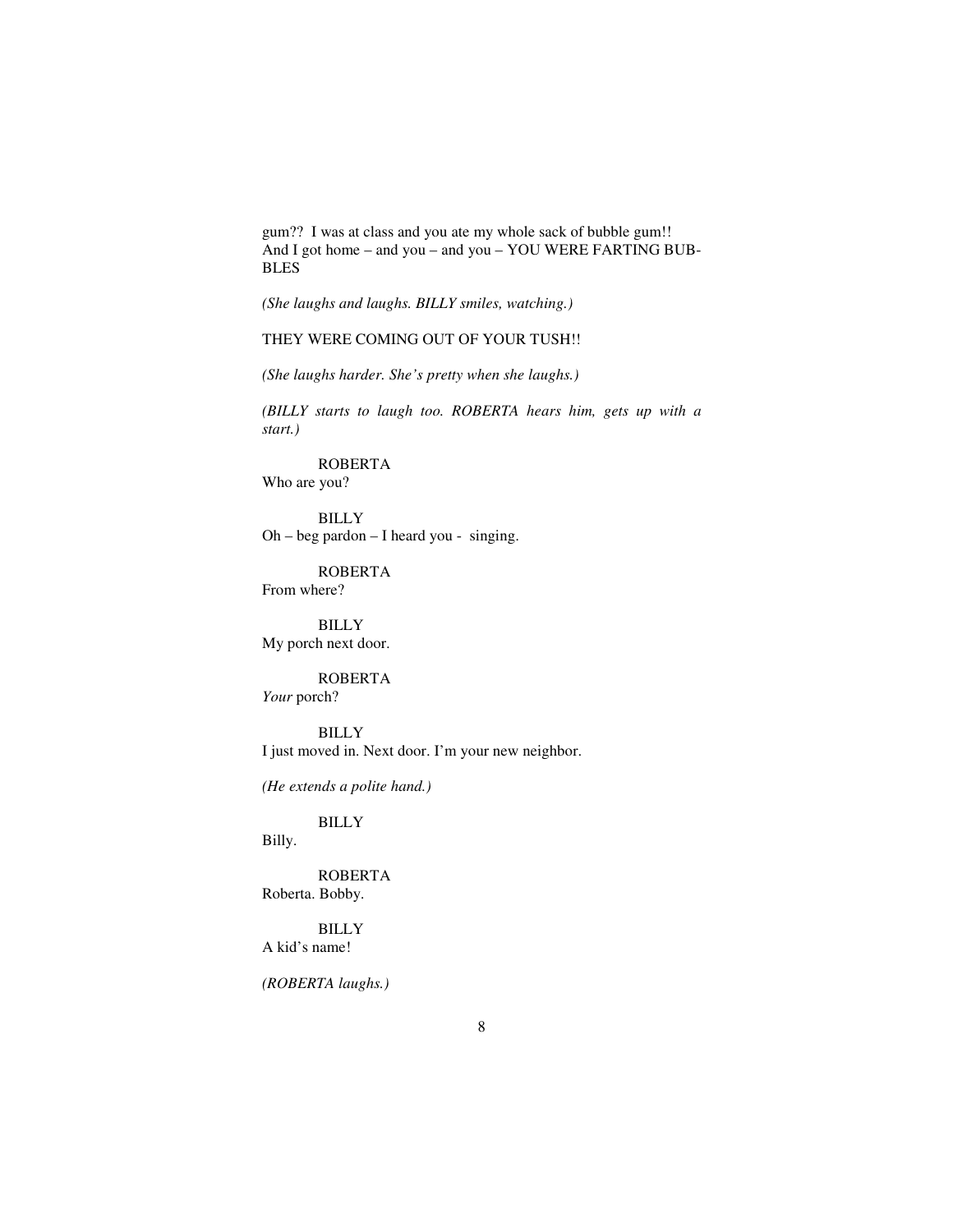ROBERTA

Yours too!

 BILLY Yes I guess we never grew up.

ROBERTA

You and your wife?

 BILLY What?

 ROBERTA And what's your wife's name?

 BILLY Violet.

 ROBERTA She'll have to come say hello!

 BILLY Oh – she's – not with us. Anymore.

## ROBERTA

 $...$ Oh – I'm so sorry –

BILLY

So am I. I'm sorry, I should have mentioned – sooner. It was quite abrupt, I'm not used to it yet.

ROBERTA

It's alright.

## BILLY

So It's just me. I needed a new place, a new start. It was a quite a – long – but when she was finally gone, there was relief. And a sense of – newness. I all of the sudden want to go water-skiing.

#### ROBERTA

Lately I keep wanting to jump out of an airplane! Jump right out of one, isn't that crazy!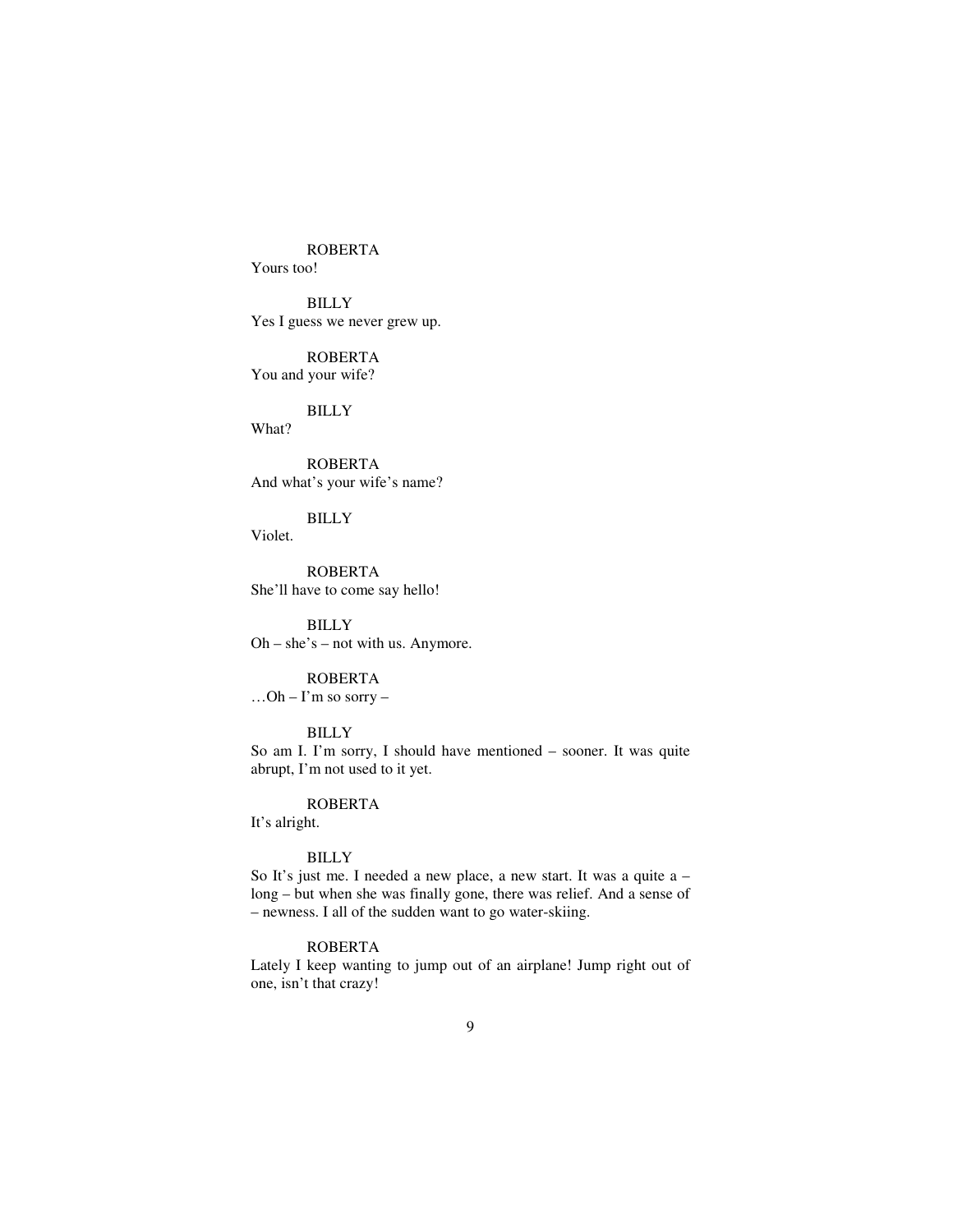BILLY I want to go surfing to I think.

 ROBERTA Florence.

 BILLY Firenza!

 ROBERTA Or Bali!

 BILLY Just do something.

*(ROBERTA laughs.)* 

You have a very happy laugh.

 ROBERTA As opposed to a sad laugh?

 BILLY Ha – yes, I guess. Am I – interrupting anything? A – concert?

 ROBERTA A funeral.

BILLY

 $A - ?$ 

# ROBERTA

For my – friend. My dog, Henry. My Maltese. He was just 12 years old. This was his favorite spot. This is where he most liked to pee.

*(BILLY steps to the side a bit.)* 

# ROBERTA

*(laughing more)* 

Not directly there, a bit to the right, where the stone is. Where the grass is yellowed. Where the grounds a bit squishy.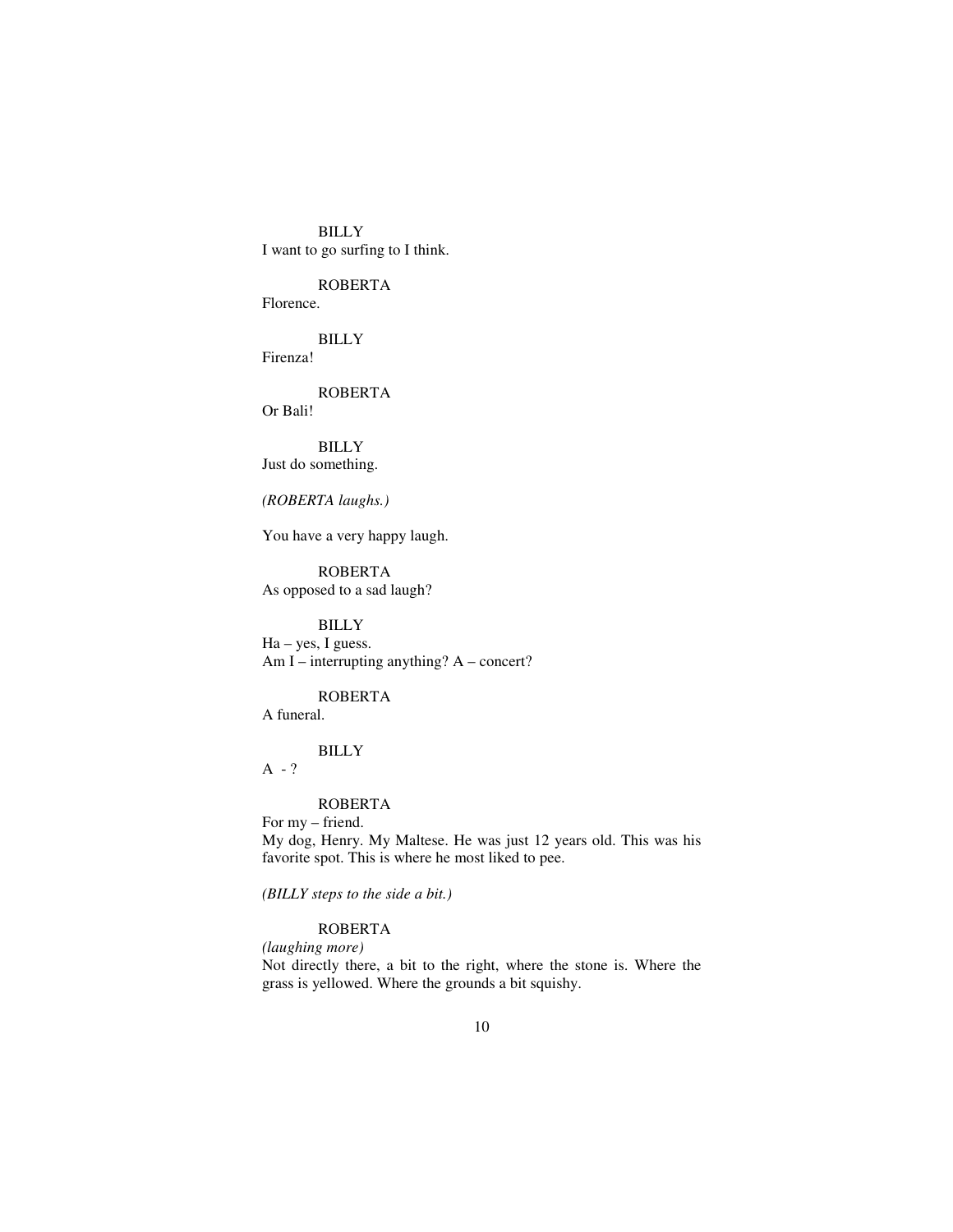BILLY Ah, very good.

*(ROBERTA turns back to the stone, fashioning a flower on it.)* 

 BILLY Care for company?

 ROBERTA It's alright. I don't mind being alone.

 BILLY I'd like to pay my respects, I'm very fond of dogs.

*(ROBERTA hesitates.)* 

ROBERTA

Alright.

*(BILLY lowers his eyes, folds his hands.)* 

 ROBERTA What are you doing?

BILLY

A quick prayer.

## ROBERTA

Thank you.

*(Beat.)* 

I sent out invitations. To this funeral. No one came. I had copies of his best picture made, I wrote on them, *please join me to mourn the untimely and random death of our good friend Henry, my best friend*. No one came. *(Pause.)* My son, his wife. They're busy. It's alright. He's got a business to run, she's got – she's got – curtains to – pick out. My granddaughter in graduate school. My grandson in high school *(Pause.)* My once-husband and his new wife, their endless trips to Europe. *(Pause.)* I feel overlooked.

*(Beat. BILLY smiles at her warmly.)* 

Do you ever think: Who will bury me?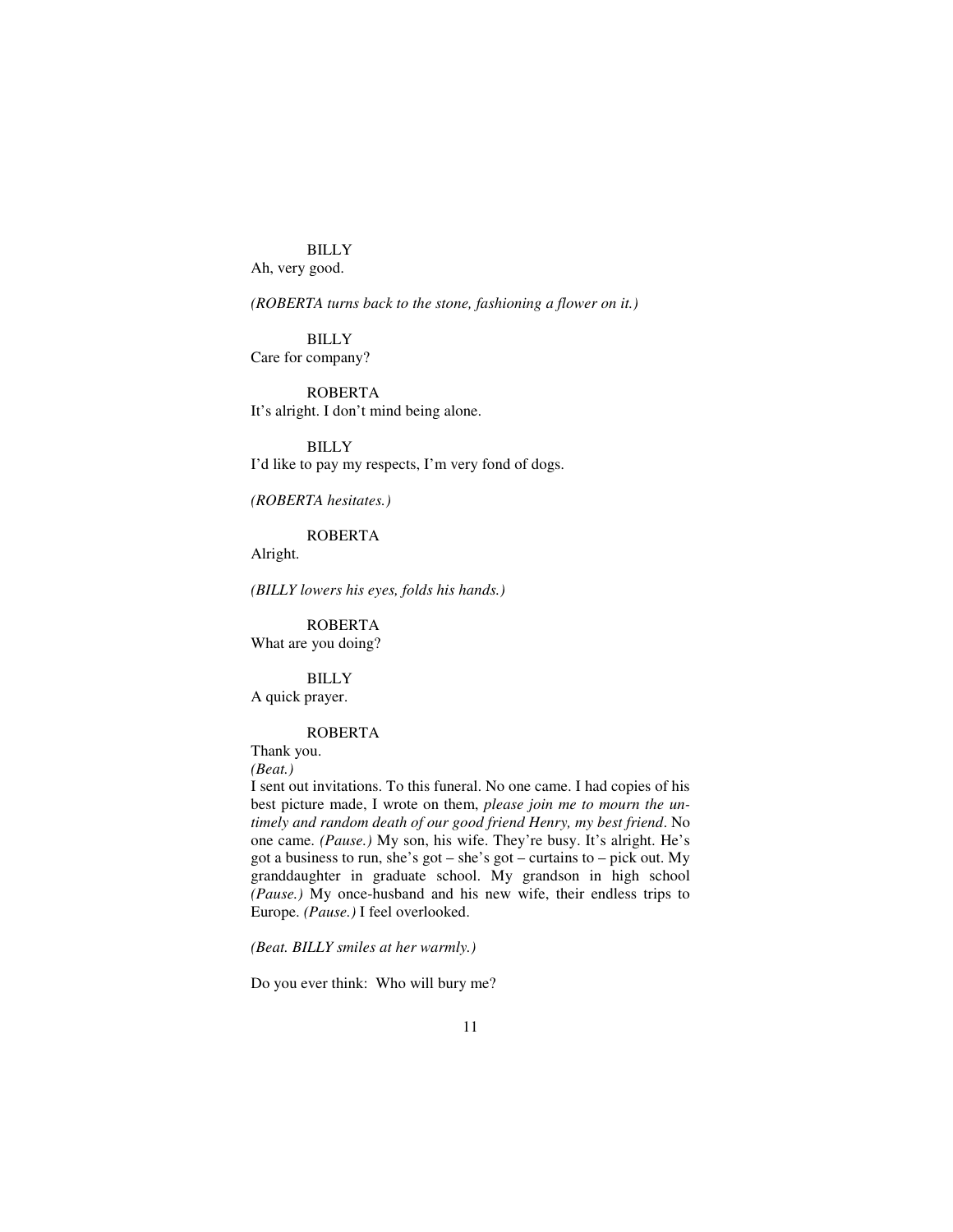BILLY Oh – Roberta- someone will bury you.

 ROBERTA But what if – what if they are too busy, or forget?

 BILLY But they won't.

 ROBERTA But what if they do?

*(Pause.)* 

 BILLY I won't let them.

 ROBERTA *(laughing, liking this)*  Oh, you won't, huh?

 BILLY What's more, I'll make sure you're buried right here, next to Henry!

# ROBERTA

*(liking this)*  Thank you.

*(a young, awkward beat.)* 

I'm being morbid.

 BILLY No, just honest!

*(ROBERTA looks up.)* 

It's getting cold. I've got a chicken roasting.

*(She turns to go.)* 

Oh – it was nice to meet you, Billy.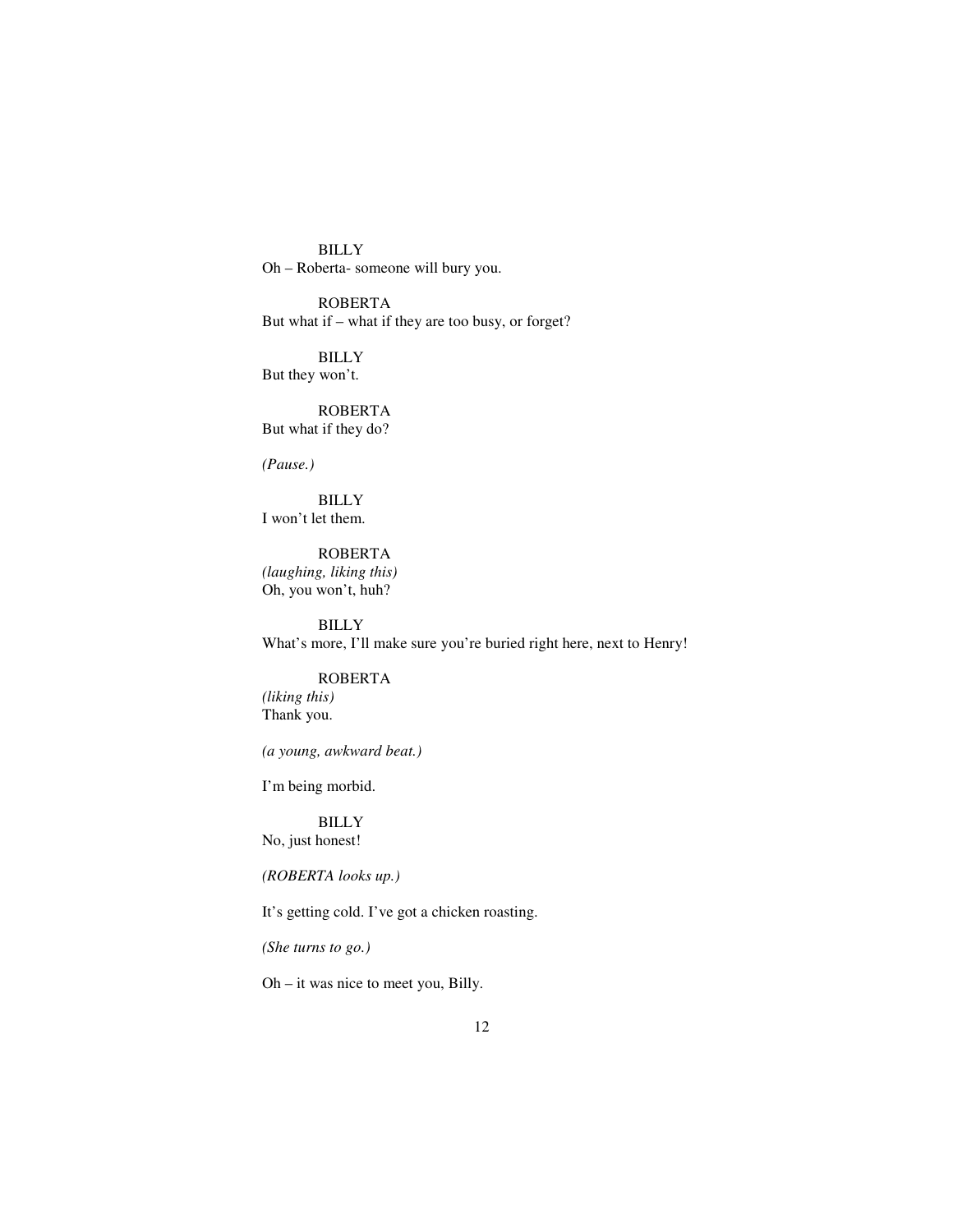## BILLY

You too –

## *(She starts to go the house.)*

Roberta – I love chicken.

## ROBERTA

I'm sorry?

 BILLY I – I was just saying that I love chicken.

#### ROBERTA

Oh – *Oh.* 

*(Beat.)* 

I'm sorry, I – I usually eat my dinners alone.

## BILLY

Oh?

## ROBERTA

When I'm at home at least. For 35 years since I got divorced. Dinners alone. Unless I'm out or have company. It's just how I do it -

## BILLY

I'm still getting used to it.

#### ROBERTA

Well - goodnight.

*(She goes again towards her house. BILLY heads towards his. ROBERTA stops, re-considers.)* 

 ROBERTA There's usually leftovers.

## BILLY

Oh?